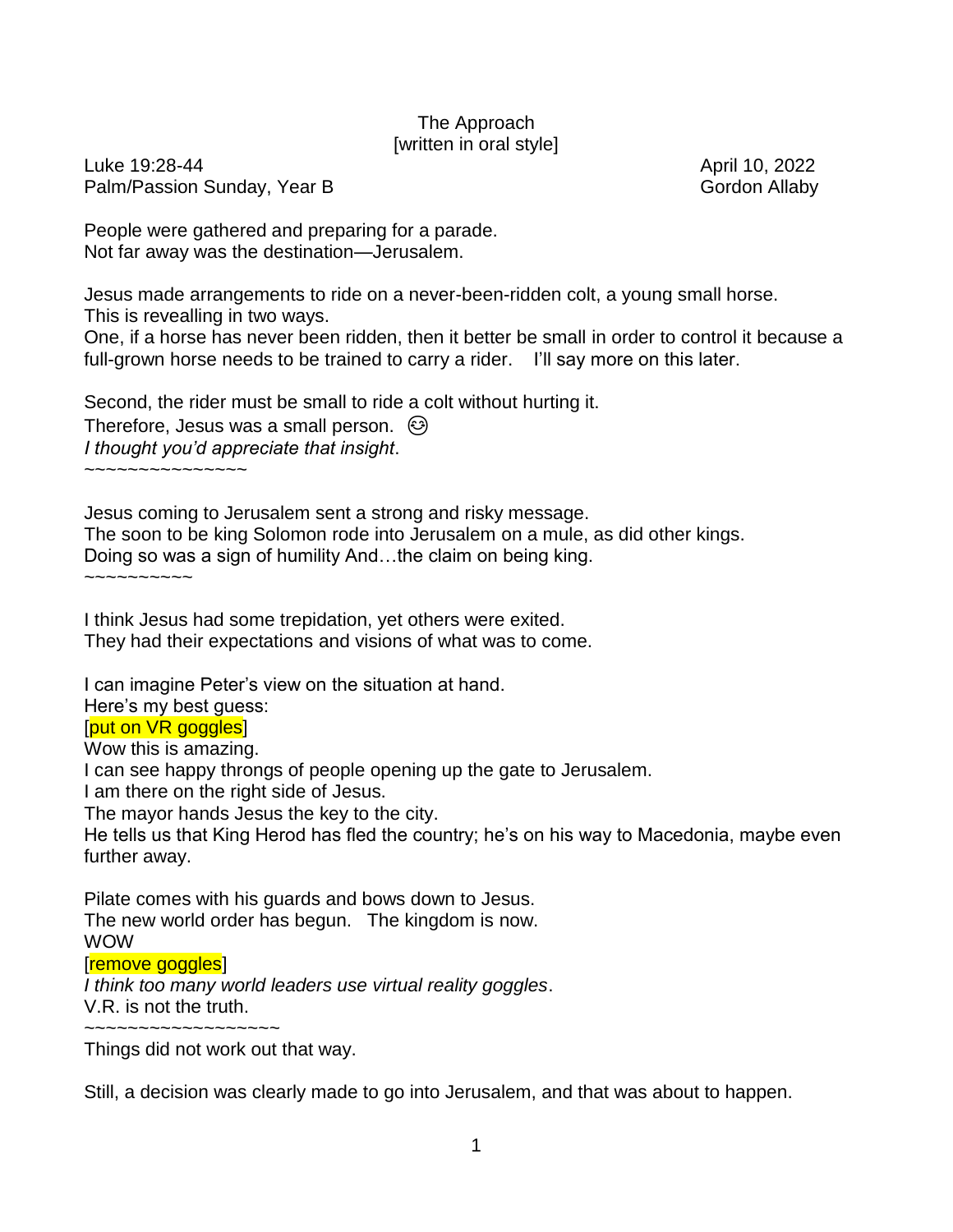Hopeful, anticipation is satisfying especially when it arises from a bold and brave decision.

~~~~~~~~~~~~~~ I recall the excitement and enthusiastic support I received when I decided to go to seminary. It was great.

Following up on the decision was the hard part.

Carrying out that commitment required sacrifice and hard work.

Making a decision is a beginning.

The commitment / the surrender to act is what is important.

~~~~~~~~~~~~~~~~

I think Jesus knew what he was facing.

Jerusalem.

~~~~~~~~~

No matter the starting point, one always "goes UP" to Jerusalem.

Jerusalem, ironically, means "place of peace."

It was the centre of religious and secular power.

Those in power fight for stability and the system that keeps them in power. They do not want that challenged.

So, they kill prophets and wannabee kings.

This is "**power over**" people, over thoughts and justice.

~~~~~~~~

The procession to Jerusalem was marked with excited Jesus' admirers chatting "Blessed is the king who comes in the name of the Lord."

Observing Pharisees were appalled with the Messianic overture, and commanded Jesus to silence them.

Jesus said he could not and that the stones would sing his praises.

*I think Jesus was suggesting that the stones were more aware than the Pharisees.*

~~~~~~~~~~~~~~~~

Please note that this celebration was outside of Jerusalem. Jerusalem was not part of this adoration.

~~~~~~~~~~

As they came near and could see the city.

Jesus wept.

This is a strong verb meaning "heart felt sobbing."

Jesus cried out, "If you had only recognized on this day the things that make for peace!" Then he predicted the cities destruction.

Maybe he was referring the Romans' destruction in 70 CE.

Jesus said the city would be crushed to the ground, suggesting no longer would people "go Up" to Jerusalem.

There is a lot of symbolism in this.

~~~~~~~~~~~~~~~~~~~~~~~~~~~~~~~~~~~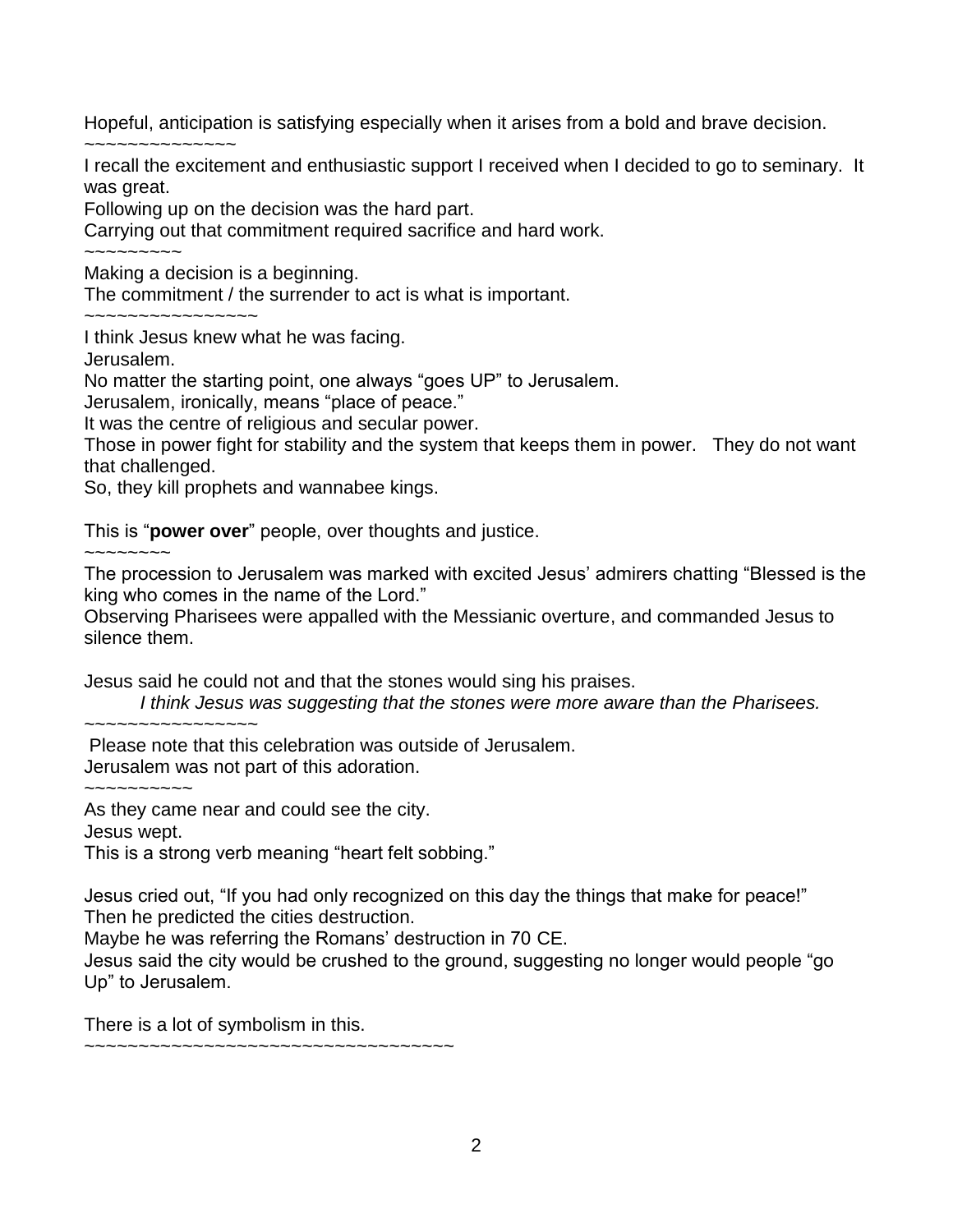During Lent we hide the cross and pretend we do not know about Good Friday,… but …we know.

And Luke, in chapter 18, tells us that Jesus also knew he would be rejected and abused.

So, Why did he go into Jerusalem? Jesus had a good thing going travelling around the countryside. His admirers were growing. Why did he have to confront the centre of power? Why did he have go into Jerusalem? ?????????????

Put theological rationalization aside, because the reason is less about Jesus and more about God.

Jesus always obeyed God / always followed God's will.

Jesus was committed,… better…. Jesus surrendered to God.

I think we are a bit uncomfortable with the notion of surrendering. Perhaps, we need to explore our perception of God.

~~~~~~~~~~~~

By definition, God is God—almighty…. All powerful. And,…we are not.

God is not a pocket god that silently waits to be petitioned. We would be wise, as the scriptures tell us, to regard God with a deep respect and fear.

~~~~~~~~~~~ Consider a horse.

Ten years ago, we had two horses. Mine was a big filly. A filly is a female under 5 years old.

She was given to my care to train, actually retrain. Her previous owner was a 15-year-old girl who did not properly work with the horse.

Scott, please show the picture.

This is Flash. She weighed over 1,000 pounds. A beautiful horse, yet she was quite skittish / nervous.

To be sure, a 1,000-pound animal should be respected with a degree of healthy fear.

~~~~~~~~~~~~~~

Scott, you can remove the picture.

Riding a horse is a relationship. Each reads and responds to the other.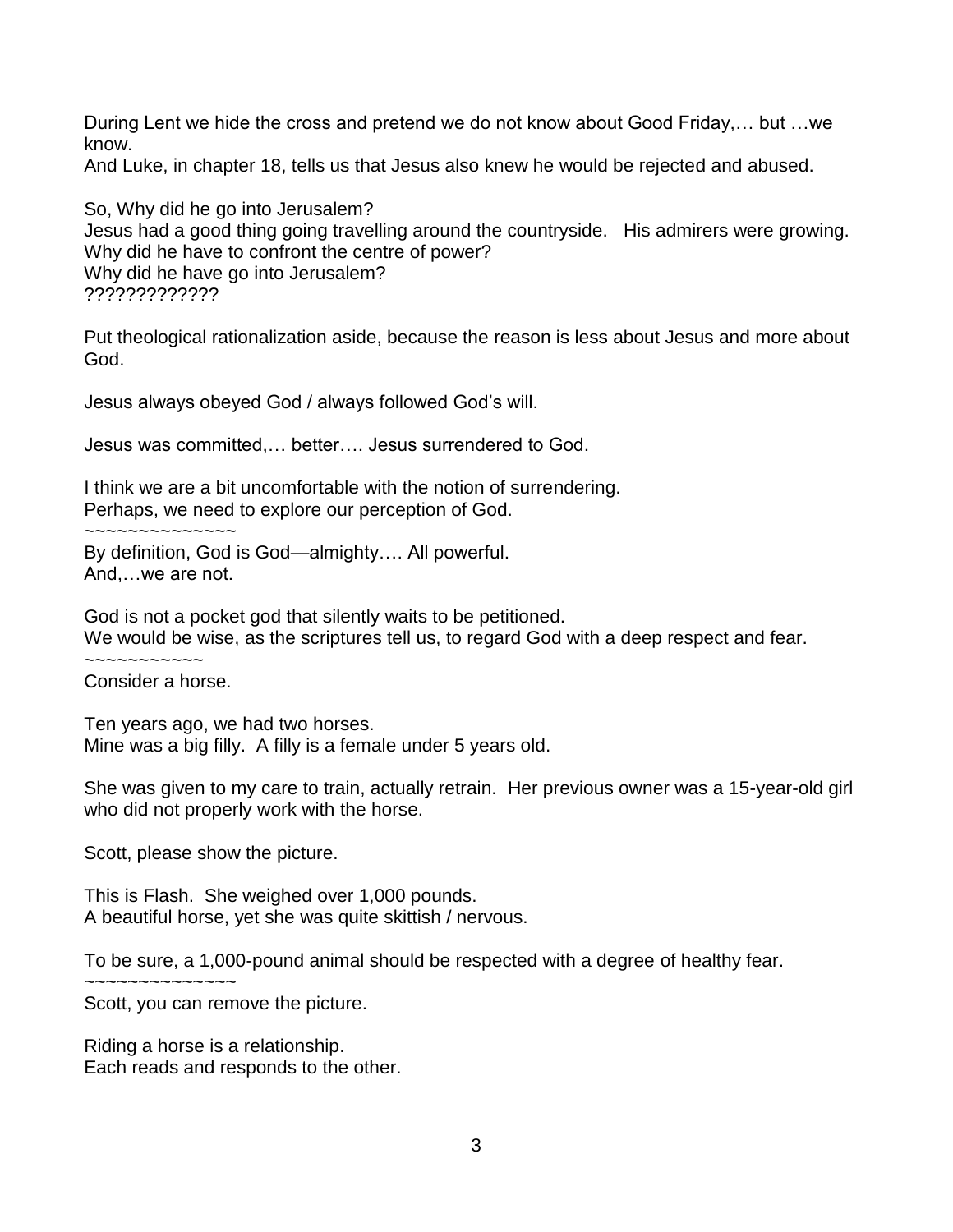The process to get to that point is incorrectly called "breaking" a horse. Breaking is cruel. A better description is "building a trusting relationship."

~~~~~

I worked with her for many months. This included in the corral teaching her oral commands to stop, turn, change directions and so on.

Building the relationship involved leading her through obstacles and scary moving objects. She was learning to trust me, and I was learning the same.

After a number of times with a saddle and then a saddle with weight on it, I thought she was ready to ride.

However, I made a few mistakes and misjudgments. The biggest was, I was ready but she was not.

Another was I only put a bridal on her and should have had both harness and bridal. The bridal has the reigns with the bit for the mouth. Harness connects to a strong rope for controlling.

With both, I would have the reigns ready on the saddle, and Leslie would be firmly holding the rope to the harness.

And, I did not carefully check the saddle.

 $\sim$   $\sim$   $\sim$   $\sim$   $\sim$   $\sim$   $\sim$ 

My plan was to jump off if she did not respond well.

As soon as I mounted her, the left stirrup fell off.

That startled her. She bolted free from Leslie.

Instead of jumping off, I grabbed the only thing available, the saddle's horn. That's the last thing I remember.

~~~~~~

Leslie said I road the bucking horse for 2-3 seconds, which is pretty impressive.

According to Leslie, I was tossed off and landed straight on my head, my neck buckled under the weight.

I was unconscious, face down.

I was lucky I did not break my neck.

I acquired a serious concussion that lasted many weeks.

I also received a wedge compression fracture to my 6<sup>th</sup> vertebrae, and I am regularly reminded of that.

All this to say, I learned to deeply respect what is significantly bigger and more powerful than me.

~~~~~~~~~~~~

Let us again consider **God**.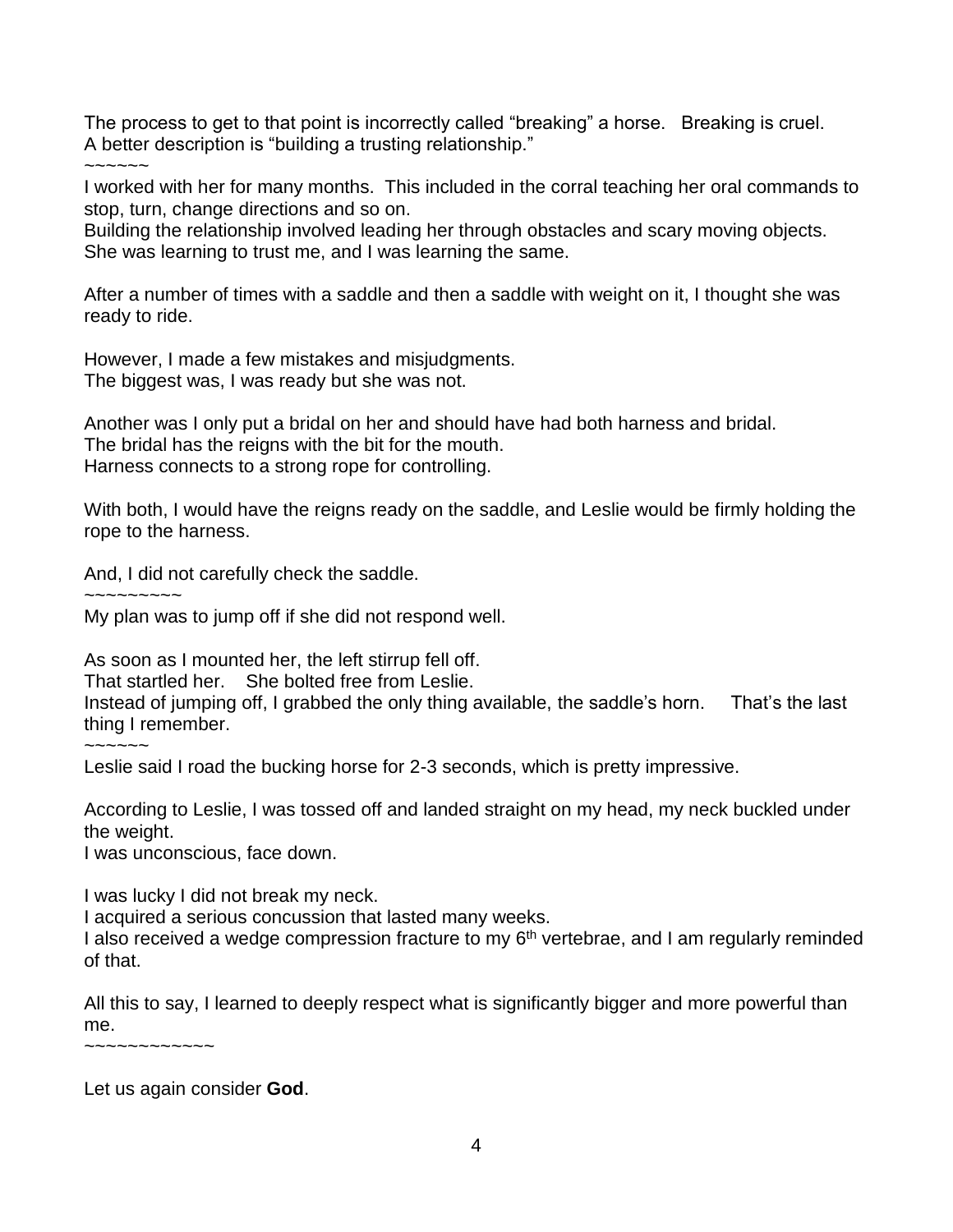~~~~~~~~~~~~~~~~~~~~~~~~~

Perceiving God, with fearful respect, as potent and powerful, may allow us to more easily "surrender" to God.

~~~~~~~~~

Okay,… surrender may not be in your vocabulary. Let's call it "commitment."

We would be wise to commit / to connect with the powerful God. But, no motivated by fear. Fear tends to breed dishonesty and contempt.

Fortunately, we know God as Love. Love makes all the difference because it is the foundation of a healthy relationship.

~~~~~~~~~~~~ Back to the story:

Jesus had God given power, yet in Jerusalem, according to Luke, he only did one miracle. That was to heal the cut off ear of the soldier.

Jesus did not use power to defend himself. And, God did not come to his rescue to keep him from harm.

Still, Jesus did NOT have to die. What is going on?

~~~~~~~~~~~~~~~~~~~~~~

?????

I think just as important as the resurrection message, which you will hear next Sunday, is the cogent relationship Jesus had with God.

Let me say that again.

Just as important as the resurrection message is the cogent relationship Jesus had with God. ~~~~~~~~

God did Not intervene and destroy Jesus' enemies because that is Power Over others.

Dictators and populists advocate "Power over". They claim to protect, to control, to make life safe.

In truth, life is messy, dangerous, and painful. Yet, with love, in that danger and pain comes growth, trust, peace, and more love.

Totalitarian regimes try to conceal the mess and pain. They seek to control outcomes and they lie.

The **power-over** does not respect others, nor does it trust.

Without truth and love, growth ceases and trust is absent.

~~~~~~~~~~~~~~~~~~

Jesus demonstrated a "Power with" relationship with God.

"Power with" is a process / a healthy relationship based on trust and love.